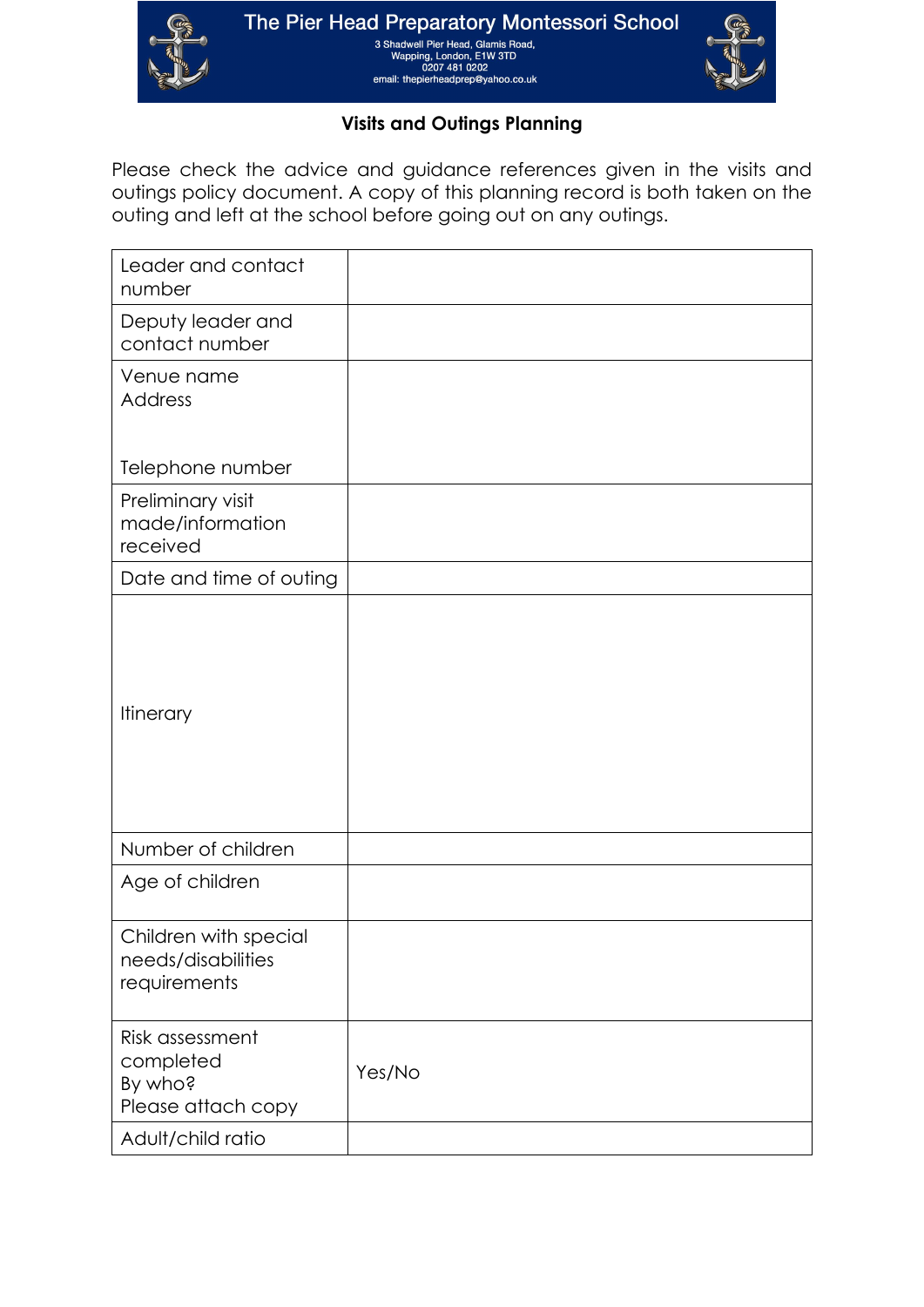| Group supervisor<br>Special skills needed                                                                                                                                                                                   |  |
|-----------------------------------------------------------------------------------------------------------------------------------------------------------------------------------------------------------------------------|--|
| Supervisor and staff<br>names<br>Include contact<br>numbers and special<br>skills                                                                                                                                           |  |
| Travel arrangements<br>E.g. public/private,<br>company used, times,<br>emergency etc.                                                                                                                                       |  |
| Financial<br>arrangements/<br>information/cost per<br>child<br>E.g. venue, travel,<br>insurance costs, funding<br>available                                                                                                 |  |
| Insurance information<br>E.g. type of insurance,<br>cover, who's covered,<br>emergency contact<br>details                                                                                                                   |  |
| Emergency procedures<br>E.g. who's in charge,<br>recording incidents,<br>liaison with others                                                                                                                                |  |
| First aid provision<br>E.g. first aiders,<br>responsible person,<br>venue, travel provision                                                                                                                                 |  |
| Aims and objectives of<br>outing, learning and<br>development links<br>including outing<br>activities<br>E.g. what to expect at<br>venue, where children<br>will go, what they will<br>do, what learning will<br>take place |  |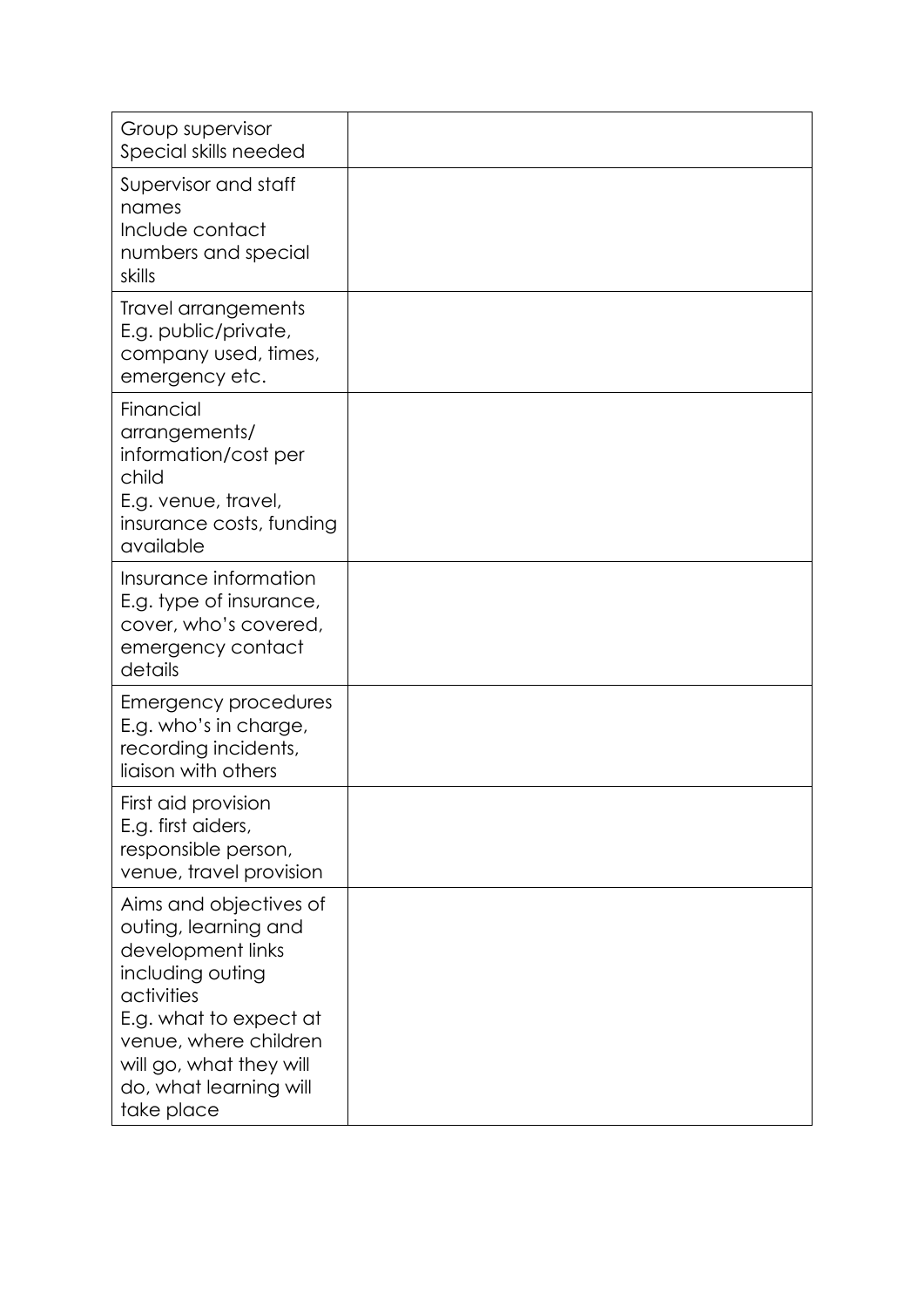| Pre-visit activities<br>E.g. what learning will<br>have taken place<br>before the outing                         |  |
|------------------------------------------------------------------------------------------------------------------|--|
| Post-visit<br>activities/follow up<br>E.g. what<br>learning/consolidation<br>will take place after the<br>outing |  |
| Organisation leader's<br>consent<br>Must be signed by<br>organisational leader                                   |  |

## **Outing evaluation**

| Venue<br>E.g. suitability,<br>facilities, content,<br>attitude to clients                                       |  |  |
|-----------------------------------------------------------------------------------------------------------------|--|--|
| Transport<br>E.g. helpfulness,<br>reliability, attitude to<br>clients                                           |  |  |
| Itineraries and<br>activities at the venue<br>E.g. what worked and<br>didn't work, which<br>were most effective |  |  |
| Pre-visit activities                                                                                            |  |  |
| Post-visit activities                                                                                           |  |  |
| Children's enjoyment and learning outcomes                                                                      |  |  |